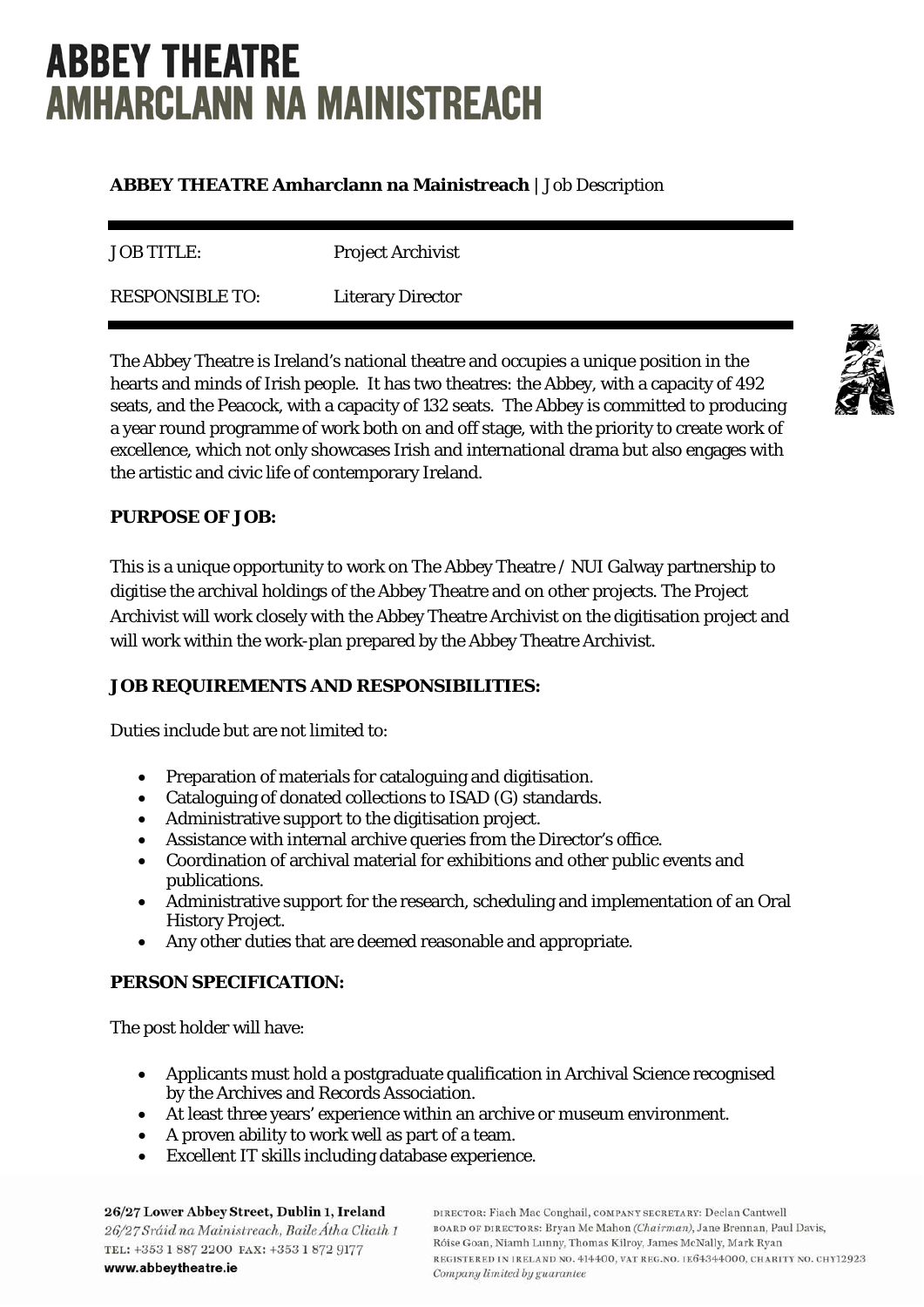- A high level of organisation and administrative skills.
- Good communication skills.
- Interest in the process and potential of archive digitisation would be an asset.
- An ability to work quickly and accurately to demanding deadlines with minimal supervision is essential.
- Experience of cataloguing and digitising archival collections is desirable.
- A familiarity with and an interest in arts and culture is desirable.

#### **KEY RELATIONSHIPS**

#### **Internal**

Literary Director, Archivist, Literary Department, Development Department, Communications Department, Lighting and Sound Department

#### **External**

NUIG Project Group and other personnel

#### **TERMS AND CONDITIONS:**

**Post**: This is a Fixed Term Contract for 2 years with the Abbey Theatre. Standard hours are 09.30 to 17.30 Monday to Friday with an hour for lunch.

**Rate of pay:** Salary commensurate with skills and experience.

#### **Probationary period:** 6 months.

**Holidays**: 24 days per annum (including Good Friday and Christmas Eve) pro rata.

**Public Holidays**: 9 Public holidays per annum pro rata.

**Pension:** The Abbey Theatre provides employees with access to a *Personal Retirement savings Scheme Account* (PRSA) and will match contributions up to 5.5% of salary. Employees must contribute a minimum of 3% to avail of employer contributions. Contributions are made through payroll.

**Life Assurance:** The Abbey Theatre Group Life Assurance plan provides a benefit to all employees of 4 times annual salary in the event of death while in service.

**Health Insurance:** Employers are provided with the option to join the Abbey Theatre – VHI Group Scheme. Participant employees receive a 10% discount on any VHI plan and the subscription is deducted through payroll.